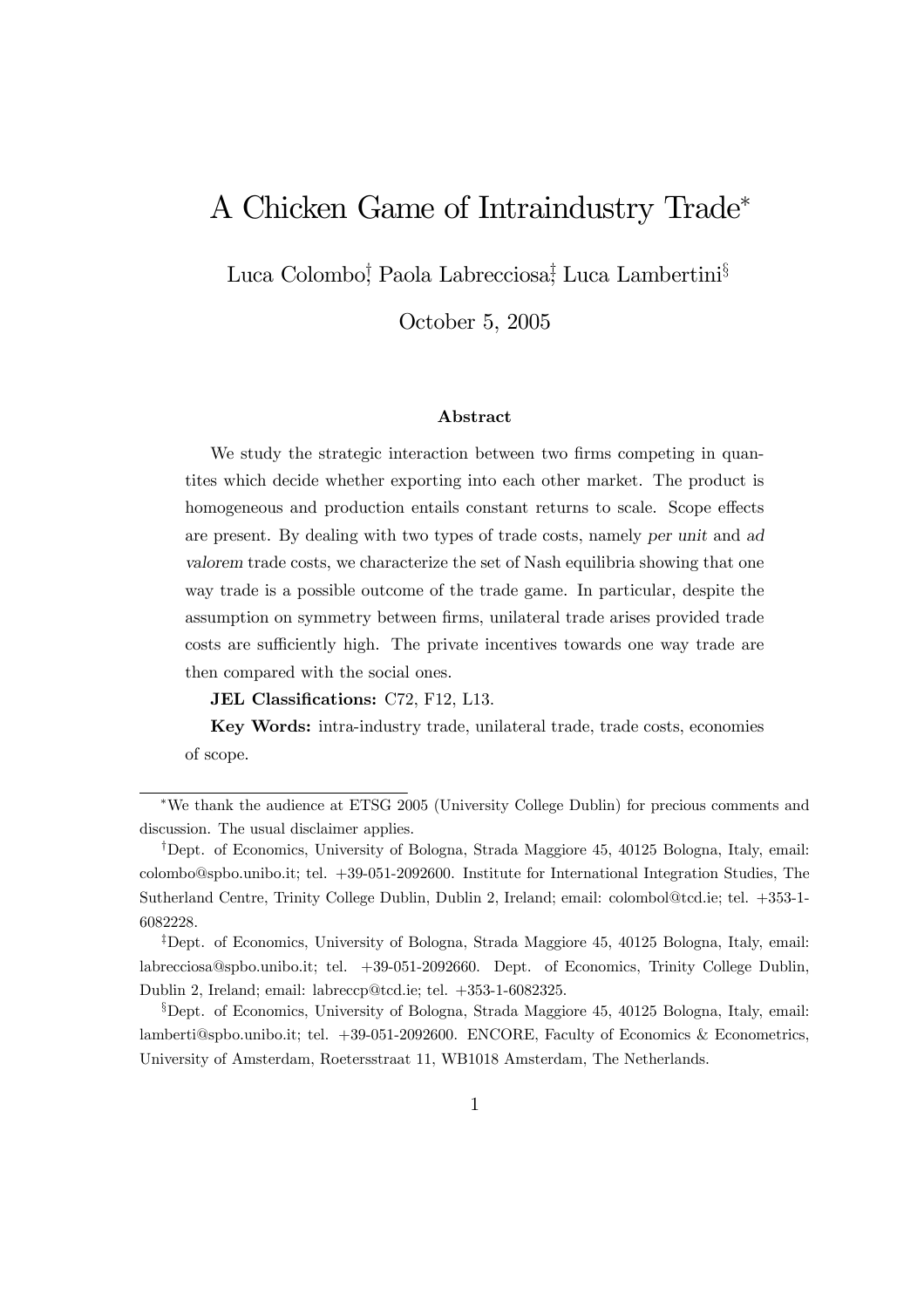## 1 Introduction

This paper provides a theoretical explanation of one way trade based on strategic interactions rather than countries asymmetries (comparative advantage), in a perfectly symmetric oligopolistic framework. The traditional explanation of one way trade is in terms of inter-industry trade. This paper is about unilateral intra-industry trade, i.e. our explanation of unilateral trade in a given industry relies on strategic interactions between firms operating in the same industry. The novelty of our approach is twofold: first, we use a more general cost function than the one usually adopted in the literature capable of taking into account scope economies. By definition, economies (diseconomies) of scope occurs when the average total cost of production decreases (increases) as a result of increasing the number of different goods being produced, which, in presence of trade, corresponds to the number of markets being served. The idea is that there are joint cost/benefit in serving both the domestic and the foreign market. Secondly, we allow firms to strategically choose whether to export into each other market rather than assuming that two way trade exists per se. In a Brander and Krugman (1983) type of model, if international trade is possible, it is implicitly assumed that firms engage in two way trade.<sup>1</sup> Despite the fact that each firm would prefer not to export and act as a monopolist in its own domestic market, strategic interaction leads to a Prisoner's Dilemma, in which the sub-optimal (from firms' point of view) outcome is reciprocal trade. An interesting stream of literature (Pinto, 1986; Fung, 1991, 1992, inter alia) points out that firms could escape this Prisoner's Dilemma through collusion, in infinitely repeated games. Having in mind a 2x2 matrix in which firms can decide to export or not to export into each other market before engaging in price or quantity competition, the existing literature, either static or dynamic, has focussed only on two possible equilibria: two way trade, in a static context, and autarchy in a dynamic context. The possibility of one way trade arising as a possible Nash equilibrium of the trade game, i.e. one firm exports while the rival does not, has been ignored so far. The key result of our analysis is that international trade can be explained by a chicken game rather than by a prisoner's dilemma, meaning that an asymmetric equilibrium (unilateral trade) can come out from firms' strategic interaction in a perfectly symmetric environment. Indeed, our paper shows

<sup>&</sup>lt;sup>1</sup>See also Brander (1981).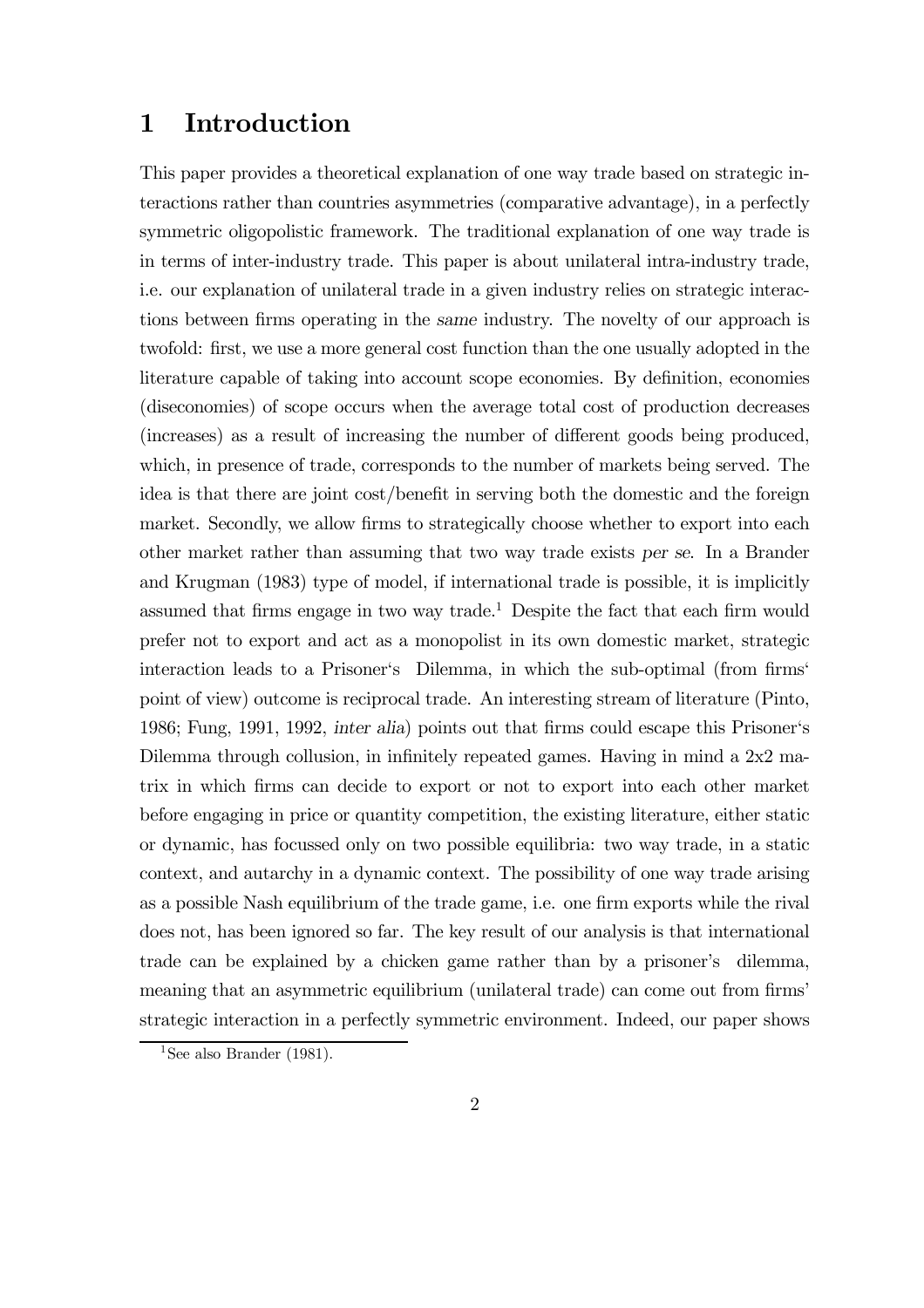that even if all trade barriers have been almost completely abolished, this does not automatically imply that firms actually engage in two way trade, as usually assumed when international trade is allowed.

In the second part of the paper, we aim to compare the private with the social incentives towards one way trade, investigating whether there exists a parameter region where the outcome of the trade game played by national governments seeking to maximize domestic welfare corresponds to the one resulting from the interaction between firms.

Throughout the paper we consider two types of trade costs incurred in exporting goods from one country to the other, namely, per unit and ad valorem trade costs.2

Our main results can be summarized as follows. Under both types of trade costs, one way trade arises as Nash equilibrium of the trade game played by firms if the level of trade costs is sufficiently high. As markets become more integrated, the likelihood of observing two way trade increases. With regard to the trade game played by planners (governments), we have to distinguish between two scenarios, according to the type of trade cost considered. Under per unit trade costs, exactly as for firms, a sufficiently high level of trade cost is necessary to have one way trade. The comparison with the private incentives towards one way trade unveils that there exist both a conflict region, in which private and social incentives dramatically diverge, and a region in which both the governments and the firms would choose one way trade. The former result is interesting in that, quite surprisingly, one way trade is a socially desirable outcome. Under ad valorem trade costs there exists only a conflict area: the private and the social incentives towards one way trade never coincide.

The remainder of this paper is structured as follows. The model is laid out in section 2. Section 3 deals with per unit trade costs, while section 4 looks at ad valorem trade costs. Section 5 studies social incentives towards one way trade. Conclusions are provided in section 6.

<sup>&</sup>lt;sup>2</sup>The existing literature has also looked at another type of trade costs, namely fixed trade costs, accounting for costs of product certification, adjustment to local regulation, costs of maintaining a distribution network, foreign red tape.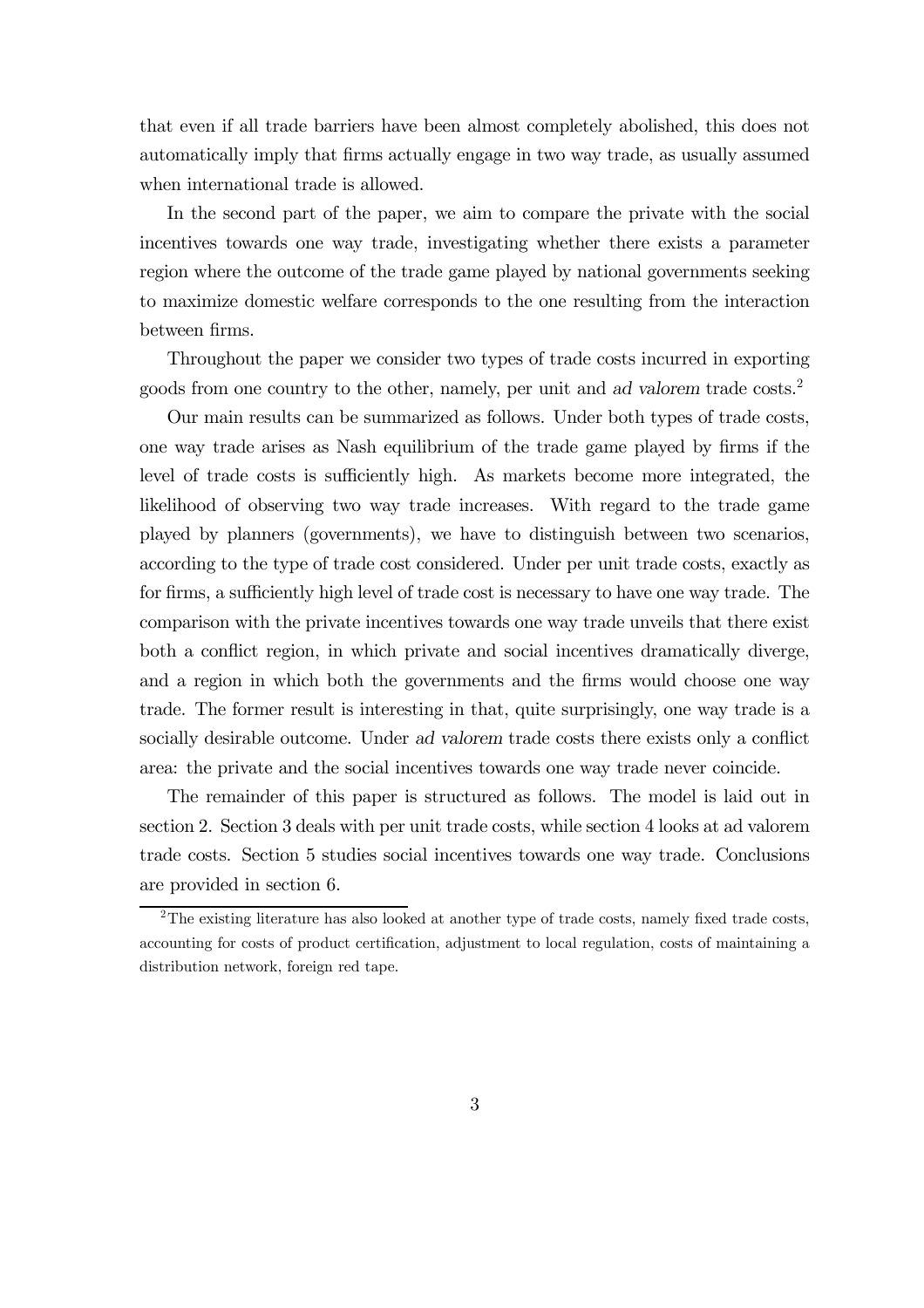#### 2 The Model

Two firms, firm a located in country A and firm b located in country B, are engaged in a one shot two stage game: at the first stage each firm chooses simultaneously and non cooperatively whether or not to export into each other market and, at the second stage, both firms compete in quantities (à la Cournot). Let  $q_i$  and  $q_i^*$  denote the output that firm  $i = \{a, b\}$  produces for domestic and foreign consumption, respectively. In each country, the inverse market demand is given by:

$$
p_j = 1 - Q_j, \ \ j = \{A, B\} \tag{1}
$$

where  $Q_A = q_a + q_b^*$  and  $Q_B = q_b + q_a^*$  stand for industry output in country A and B, respectively. On the supply side, we assume that production costs are interrelated, i.e. scope effects are present:3

$$
c_i(q_i; q_i^*) = \alpha q_i + \beta q_i q_i^* + \alpha q_i^*, \ i = \{a, b\}
$$
 (2)

In order to simplify the analysis, and without any further loss of generality, we will normalize  $\alpha$  to zero.<sup>4</sup> Parameter  $\beta$  represents the effect of the joint cost/benefit. Negative  $\beta$  indicate the presence of economies of scope.<sup>5</sup> For example, there might be positive spillovers because of learning effects if activities are similar and the learning rate depends on cumulative joint production or network externalities when using a common resource. For positive  $\beta$ , the firm faces diseconomies of scope by serving both markets.<sup>6</sup> These may be due to congestion or switching costs when there are joint capacities, increased maintenance costs of flexible techniques, increasing marginal opportunity cost of capital (imperfect capital markets) or forgone learning effects when activities are dissimilar. Other reasons for diseconomies of scope are costs of control and coordination which rise in the scope of a firm (managerial diseconomies).

Trade is associated with either per unit  $\tau$  or ad valorem t trade costs incurred in exporting goods from one country to the other. Per unit trade costs can be thought

<sup>&</sup>lt;sup>3</sup>Bulow, Geanakoplos and Klemperer (1985) use a similar approach to model economies of scope, but consider quadratic unit-costs of each single product.

<sup>4</sup>This does not alter the qualitative results obtained. The resulting cost function is also used by Dixon (1992) when he considers two multiproduct firms.

<sup>&</sup>lt;sup>5</sup>See Baumol, Panzar and Willig (1982) for the concept of diseconomies of scope. See also Teece (1982), Porter (1985) and Westland (1992).

<sup>&</sup>lt;sup>6</sup>See Gal-Or (1993), Zimmermann (1979) and Westland (1992) on these issues.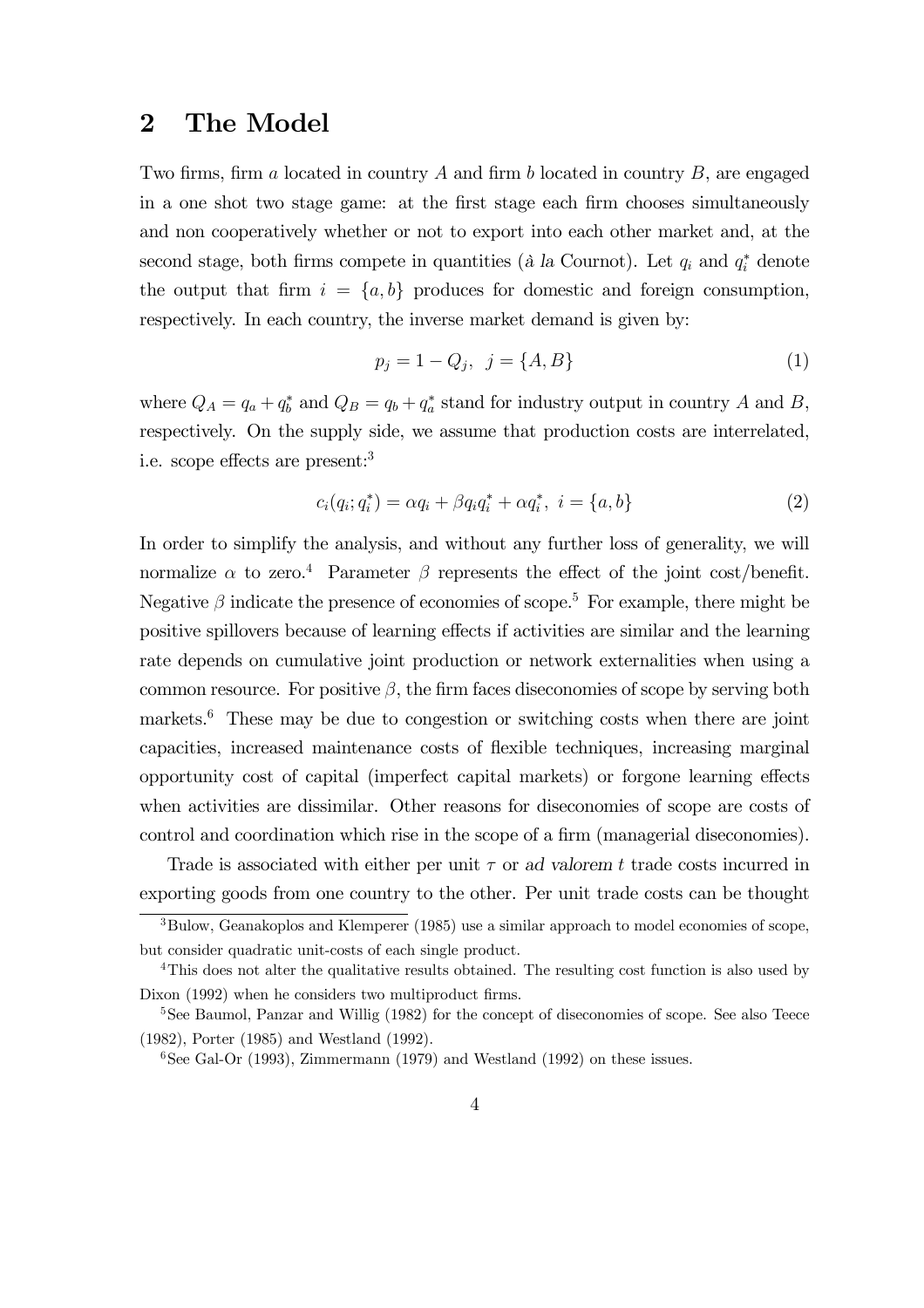primarily as transportation costs and/or specific tariffs, for instance tariffs levied on intermediate goods (see Mujundar, 2004), while ad valorem trade costs include general tariffs, insurance costs and exchange rate risks.

We solve the game by backward induction, i.e. we first solve the marketing game and then we proceed to analyzing the first stage, which can be described by the following matrix:

| $\setminus b$<br>$\boldsymbol{a}$ |                      |                                                                                      |  |
|-----------------------------------|----------------------|--------------------------------------------------------------------------------------|--|
|                                   | $\pi(T,T); \pi(T,T)$ | $\pi(T, NT); \pi (NT, T)$                                                            |  |
|                                   |                      | $\left  NT \right  \pi (NT,T); \pi (T,NT) \left  \pi (NT, NT); \pi (NT, NT) \right $ |  |

Each firm may decide simultaneously and independently to export  $(T)$  or not to export (NT). Although it would be Pareto efficient for firms to agree not to export into each other market, in a one shot game a two way trade arises as a unique Nash equilibrium resulting from a prisoner's dilemma.<sup>7</sup> To the best of our knowledge, the possibility of one way trade being an outcome of the trade game has been ignored. Yet it is fair enough to say that one way trade involving homogeneous products is actually observed to take place among similar countries.

We first look at per unit trade costs. Then we will proceed with analyzing the case of ad valorem trade costs.

#### 3 Per unit trade costs

Suppose both firms decide to export. As usual in the literature, each firm chooses its output level for domestic and foreign consumption separately. The problem of firm *a* is to choose  $q_a$  and  $q_a^*$  so as to maximize its own profit  $\pi_a = p_A q_a + (p_B - \tau) q_a^* - c_a$ and similarly for firm b. Symmetric Cournot-Nash equilibrium quantities are given  $\rm{bv:}^8$ 

$$
q = \frac{\beta - 1 - \tau (1 + \beta)}{\beta^2 + 2\beta - 3}
$$
 (3)

<sup>7</sup> In repeated games, several authors (Pinto, 1986; Fung, 1991; 1992) have shown that autarchy can be sustained as a subgame perfect equilibrium for sufficiently large discount factor.

<sup>&</sup>lt;sup>8</sup>Quantities and prices are always admissible if  $\tau < (1-\beta)/2$ . Second order conditions are always satisfied.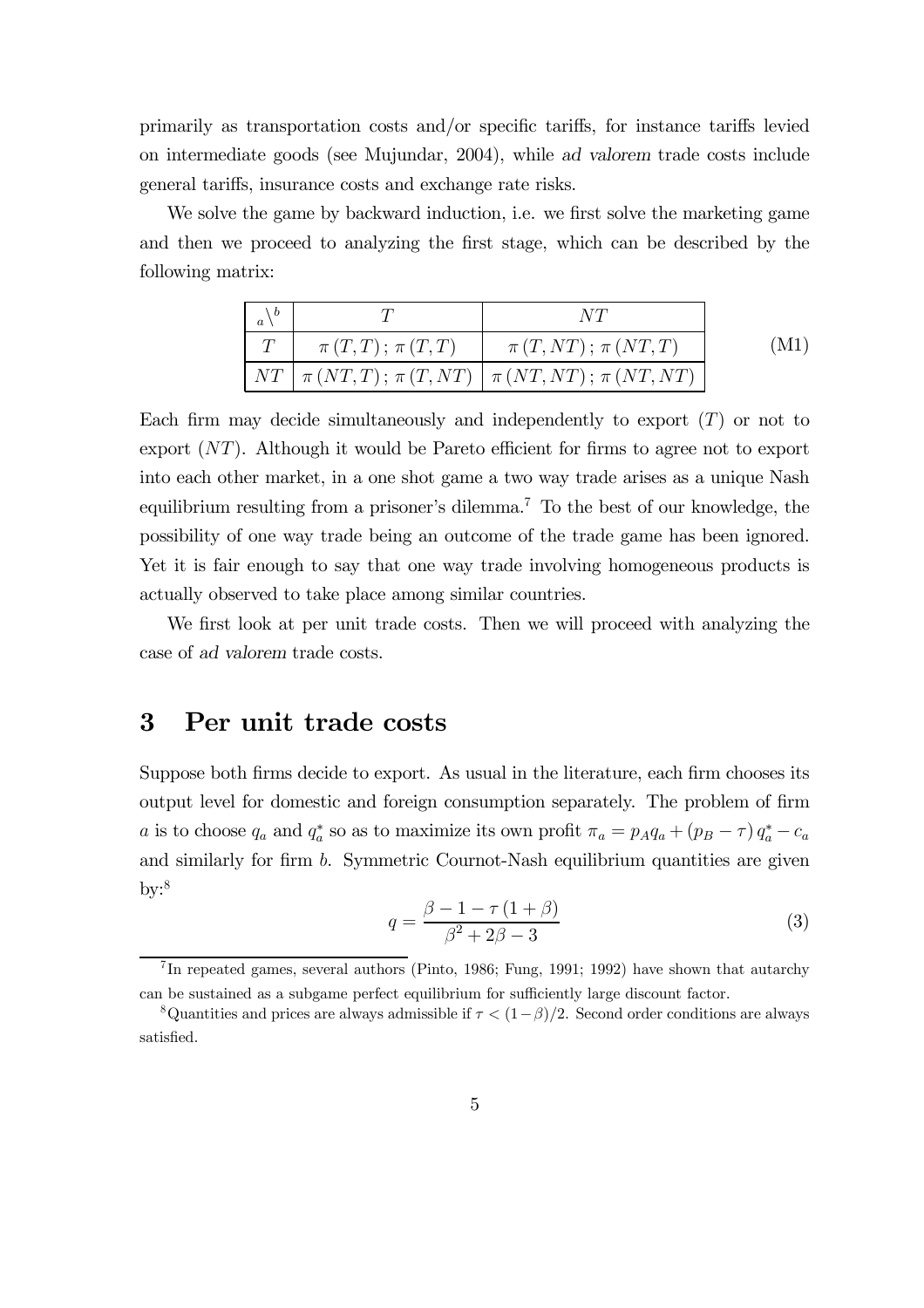$$
q^* = \frac{\beta - 1 + 2\tau}{\beta^2 + 2\beta - 3}
$$
 (4)

while equilibrium profit amounts to:

$$
\pi(T,T) = \frac{(1-\tau)(2-3\beta+\beta^3)-\tau^2(\beta^2-5)}{(1-\beta)^2(3+\beta)^2}
$$
(5)

Now, we consider the case in which only one firm, say firm a, exports while the rival does not. This is the outcome we are particularly interested in since it involves one way trade. The problem for the exporting firm now consists in setting the monopolist quantity at home and the optimal quantity for foreign consumption being aware of the fact that the rival will react only in its own domestic market. Although consumers in country  $B$  are still served by both firms, now the quantities offered by the two firms differ w.r.t. the previous case. This is due to the fact that costs are interrelated, so the cost of producing for domestic consumption only differs from the cost of producing for both the domestic and the foreign market. In particular, it is higher (lower) if there are diseconomies (economies) of scope. When  $\beta > 0$  we expect that the not exporting firm produces more than it would have by serving also the foreign market. Indeed, with diseeconomies of scope the not exporting firm is able to save on costs. Solutions turn out to be:

$$
q_a = \frac{-3 + \beta - 2\tau\beta}{2(\beta^2 - 3)}; \ q_a^* = \frac{\beta - 1 + 2\tau}{\beta^2 - 3} \tag{6}
$$

and

$$
q_b = \frac{-2 - 2\tau - \beta + \beta^2}{2(\beta^2 - 3)}
$$
(7)

By comparing (7) with (3), it is easy to verify that  $q_b > q$  and that they are equal only when  $\beta = 0$ , i.e. without scope economies.

The profit accruing to the exporting and the not exporting firm write respectively:

$$
\pi(T, NT) = \frac{13 - 4\tau (4 - \beta^2) (1 - \beta - \tau) + \beta (2\beta^2 - 8 - 3\beta)}{4 (\beta^2 - 3)^2}
$$
(8)

$$
\pi (NT, T) = \frac{\left(2 + 2\tau + \beta - \beta^2\right)^2}{4\left(\beta^2 - 3\right)^2}
$$
\n(9)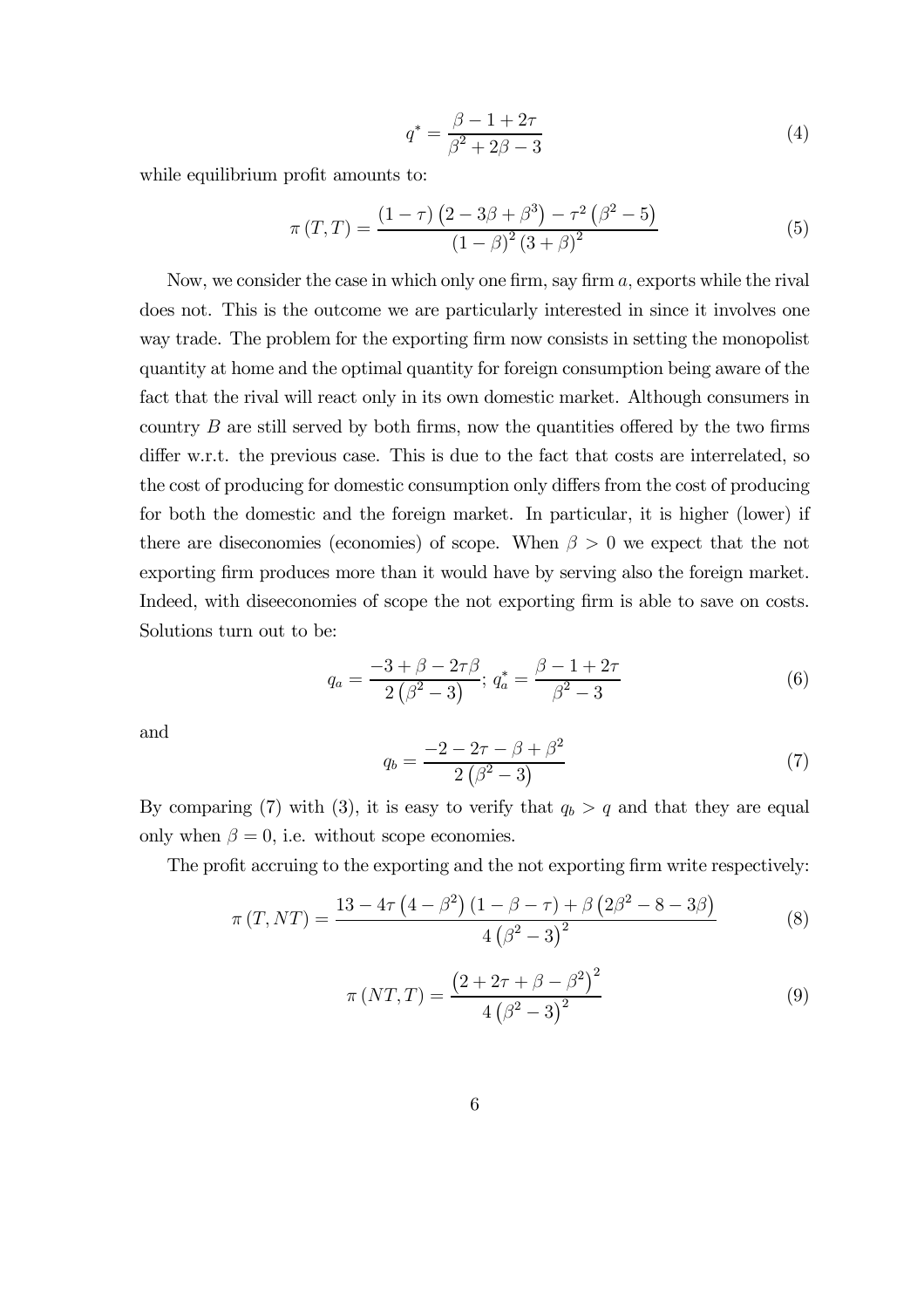When both firms choose not to export into each other market, they are monopolist in their own country: the payoff is 1/4 for both.

After having computed all the relevant payoffs, we are now in a position to study the matrix (M1). Suppose firm b decides not to export. The optimal behavior for firm a will be to export if  $\pi(T, NT) > \pi (NT, NT)$ . By a direct comparison it turns out that this is always the case. Hence, if  $\pi (NT, T) > \pi (T, T)$  for firm b then the equilibrium of the trade game will be either  $(NT, T)$  or  $(T, NT)$ . In words, only one firm engages in international trade. By (9) and (5), the threshold of the level of per unit trade costs such that the trade game is a chicken game is

$$
\hat{\tau} = \frac{(1-\beta)(-36+\beta(24+\beta(49+\beta(-8-14\beta+\beta^3))))}{2(-36+\beta(-12+\beta(37+\beta(4-10\beta+\beta^3))))}
$$
(10)

**Proposition 1** If  $\tau > \hat{\tau}$  one way trade arises. If otherwise  $\tau < \hat{\tau}$  two way trade arises.

The figure below explains our first proposition:

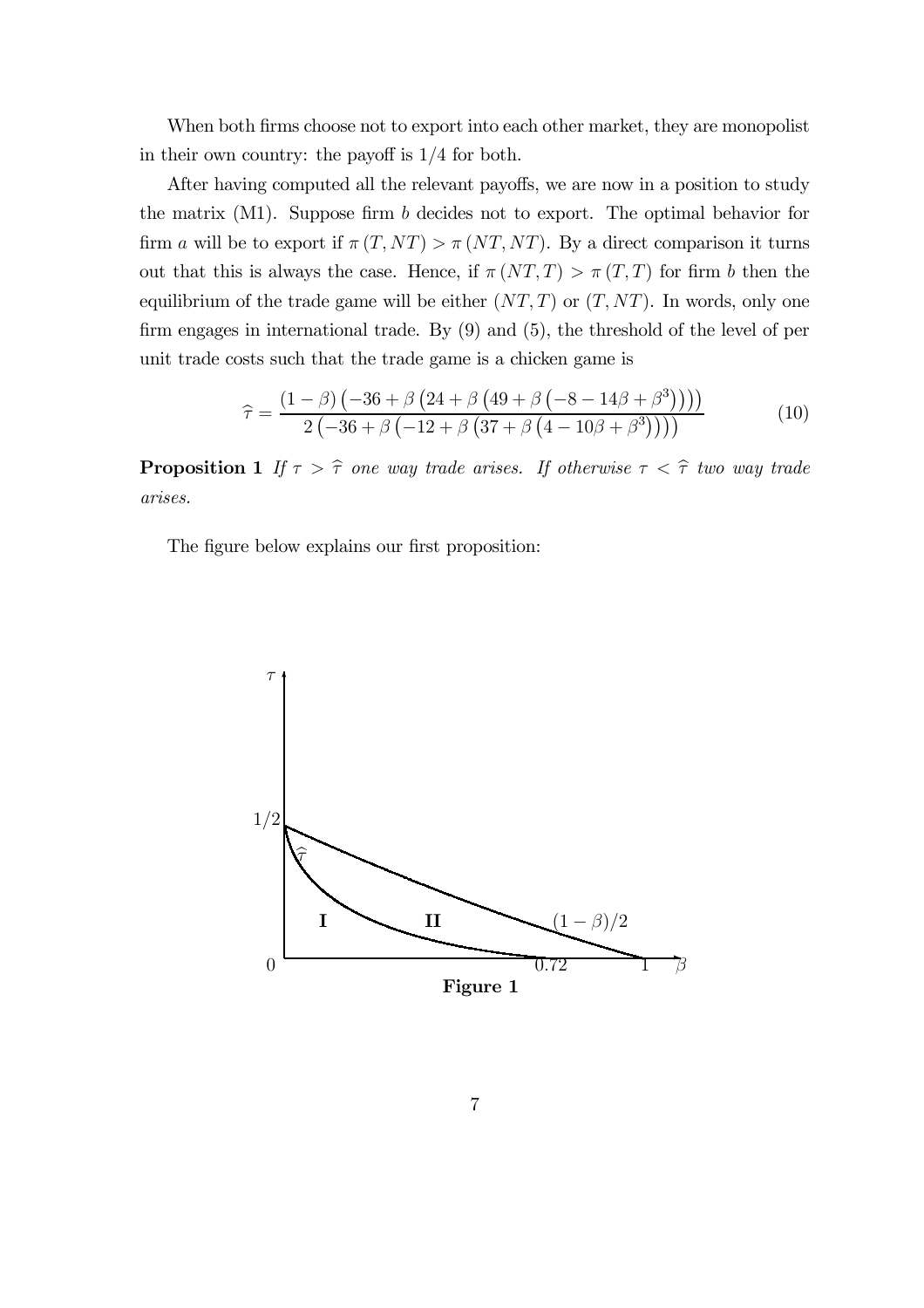Area I covers the case in which  $\pi (NT, T) < \pi (T, T)$  while, in area II,  $\pi (NT, T) >$  $\pi(T,T)$ . Hence, in area II the trade game is a chicken game with unilateral trade resulting as equilibrium; in area I the traditional two way trade arises.

### 4 Ad Valorem trade costs

Suppose both firms decide to export. The problem of firm a is to choose  $q_a$  and  $q_a^*$ so as to maximize its own profit, now given by  $\pi_a = p_A q_a + (1-t) p_B q_a^* - c_a$  and similarly for firm  $b$ . Symmetric Cournot-Nash equilibrium quantities are given by:<sup>9</sup>

$$
q_i = \frac{(t-1)(\beta - 1)}{t(\beta - 3) - (\beta - 1)(3 + \beta)}
$$
(11)

$$
q_i^* = \frac{1 - t - \beta}{t(\beta - 3) - (\beta - 1)(3 + \beta)}
$$
(12)

while the equilibrium profit level is:

$$
\pi(T,T) = \frac{(1-t)\left(2+t^2+3t(\beta-1)-3\beta+\beta^3\right)}{\left[t(\beta-3)-(\beta-1)(3+\beta)\right]^2}
$$
(13)

Assume now firm  $a$  exports while firm  $b$  does not. Proceeding as before, firm  $a$ 's solutions write:

$$
q_a = \frac{(1-t)(\beta - 3)}{2(-3+3t+\beta^2)}; \, q_a^* = \frac{-1+t+\beta}{-3+3t+\beta^2} \tag{14}
$$

while the optimal quantity for firm  $b$  is

$$
q_b = \frac{2t + (\beta - 2)(1 + \beta)}{2(-3 + 3t + \beta^2)}
$$
(15)

Using equilibrium quantities we obtain the expressions of equilibrium profits for the exporting and the not exporting firm, respectively:

$$
\pi(T, NT) = \frac{(1-t)(13+4t^2+t(-17+\beta(8+\beta))+\beta(-8+\beta(-3+2\beta)))}{4(-3+3t+\beta^2)^2}
$$
(16)

$$
\pi (NT, T) = \frac{(2t + (\beta - 2) (1 + \beta))^2}{4 (-3 + 3t + \beta^2)^2}
$$
\n(17)

<sup>9</sup>Quantities and prices are always admissible if  $t < 1 - \beta$ . Again, second order conditions are always satisfied.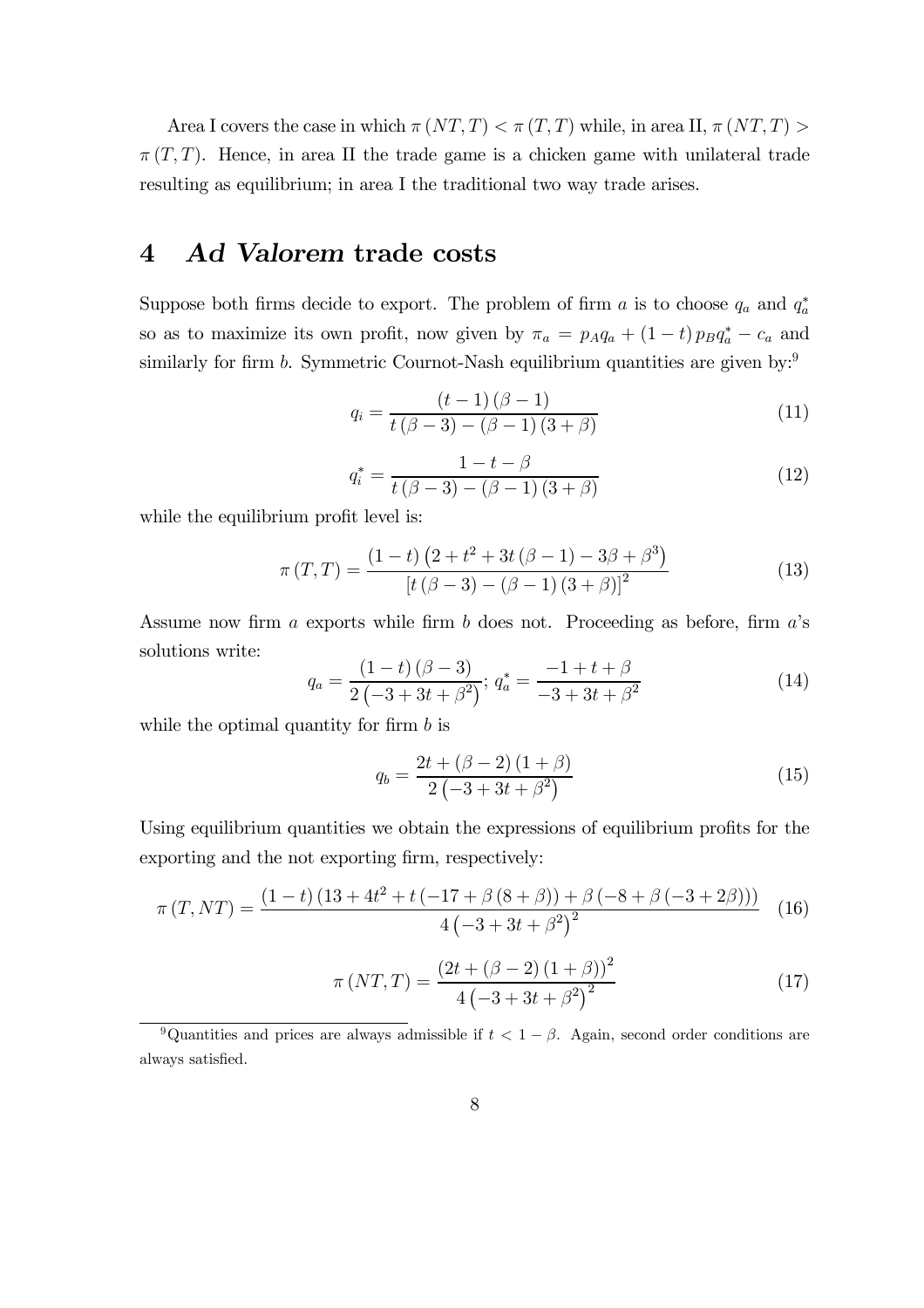In the autarchy case, each firm acts as a monopolist in its own domestic market: as before, the payoff corresponds to 1/4 for both. We are now in a position to study the matrix (M1). Following the same steps as before we get a threshold of the level of ad valorem trade costs such that the trade game is a chicken game. For expositional purposes let us call this threshold  $\rho_1$ <sup>10</sup>

**Proposition 2** If  $t > \rho_1$  one way trade arises. If  $t < \rho_1$ , then two way trade arises.

The following figure compares the ad valorem with the per unit trade costs scenario.



In region I and II we have a trade game of chicken in the case of per unit trade costs; in region II and III we have the same one way trade result in the case of ad valorem trade costs; quite interestingly, in region II one way trade arises no matter the type of trade costs.

<sup>&</sup>lt;sup>10</sup>The expression of  $\rho_1$  is available upon request. Figure 2 plots  $\rho_1$  in the space  $\beta, t$ .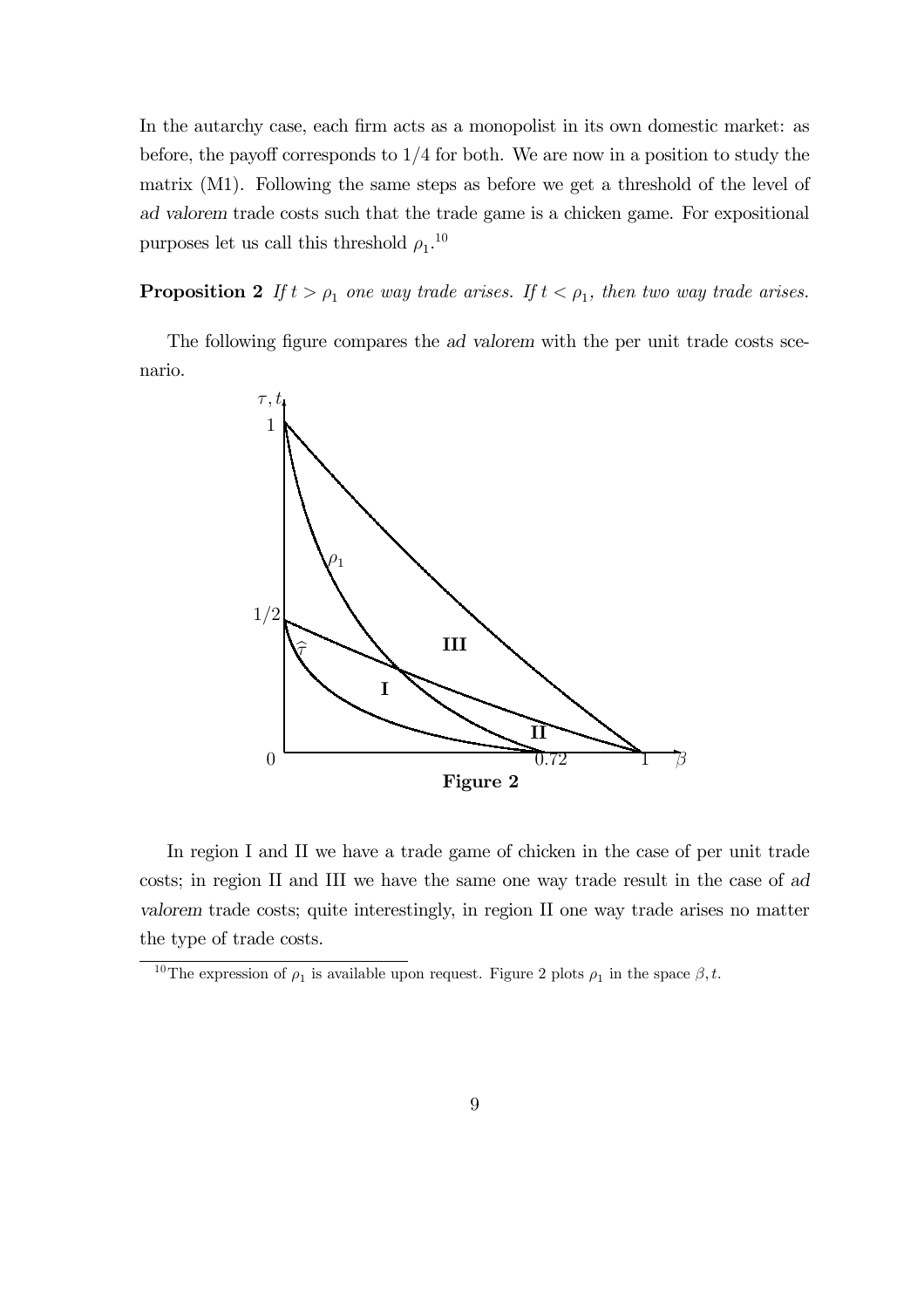### 5 Social incentives: planners' trade game

In this section we consider the trade game played by hypothetical national planners (governments) seeking to maximize domestic welfare. We are interested in understanding whether one way trade can be achieved also through the strategic interaction between the two planners. Secondly, we aim to compare the private with the social incentives towards one way trade, investigating whether there exists a parameter region where the outcome of the trade game played by governments corresponds to the one resulting from the interaction between firms. If so, one way trade is a socially desirable outcome, in that neither planner may improve upon.

As in the previous section, we solve the game by backward induction, i.e. we first solve the marketing game and then we go through the analysis of the first stage, described by the following matrix:

| $\setminus B$ |                  | NT                                                         |      |
|---------------|------------------|------------------------------------------------------------|------|
|               | W(T, T); W(T, T) | W(T, NT); W (NT, T)                                        | (M2) |
|               |                  | $NT \mid W (NT, T); W (T, NT) \mid W (NT, NT); W (NT, NT)$ |      |

In order to solve the game we use the same methodology as the one adopted to study M1. The unique difference is that now the payoffs are given by welfare instead of profit levels. For the planner in charge of maximizing the welfare in country  $A$ , the objective function is defined by  $W_A = \pi_a + CS_A + R_A$ , where  $CS_A$  is the level of consumer surplus in country A and  $R_A$  is the tax revenue collected in country A, and similarly for country B. Given the linearity of the market demand,  $CS_j = Q_j^2/2$ , with  $j = \{A, B\}$ . As to  $R_j$ , we have to distinguish between two cases, according to the type of trade costs.

#### 5.1 Per unit trade costs

Each government levies a specific tax on each unit of import. Then,  $R_A = \tau q_b^*$  and  $R_B = \tau q_a^*$ . Consider first the case where both the firm located in country A and the firm located in country  $B$  export. In this situation, consumer surplus in each country amounts to:

$$
CS = \frac{(2 - \tau)^2}{2(\beta + 3)^2}
$$
\n(18)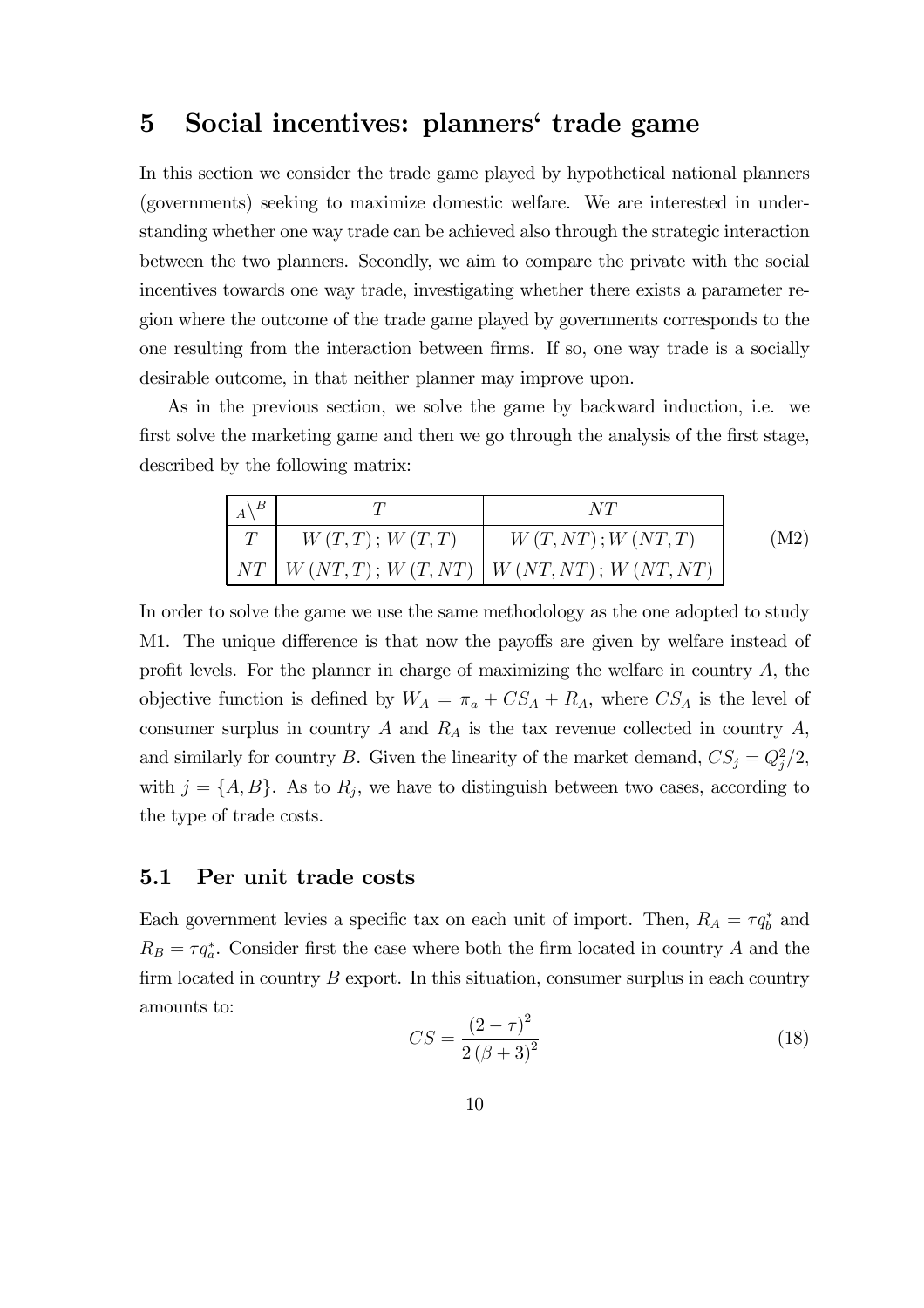and the welfare level in each country is given by:

$$
W = \frac{2\beta^3 + 4\beta^2 - 2\tau\beta^2 + 3\tau^2\beta^2 - 14\beta + 6\tau^2\beta + 4\tau\beta - \tau^2 + 8 - 2\tau}{2\left(3 - \beta^2 - 2\beta\right)\left(1 - \beta\right)\left(\beta + 3\right)}\tag{19}
$$

Now, we consider the case in which only one firm, say firm a, exports while the rival does not. When firm a exports while firm b does not, consumer surplus in the two countries differs as follows:

$$
CS_A = \frac{(3 - \beta + 2\tau \beta)^2}{8(\beta^2 - 3)^2}
$$
 (20)

$$
CS_B = \frac{(4 - 2\tau - \beta - \beta^2)^2}{8(3 - \beta^2)^2}
$$
 (21)

Clearly, if firm b does not export the revenue collected by the government in country A is nil. Taking this into account, we get two different levels of welfare in the two countries:

$$
W_A = \frac{35 - 22\beta + 44\tau\beta - 5\beta^2 + 4\tau\beta^2 - 4\tau^2\beta^2 - 32\tau + 32\tau^2 - 8\tau\beta^3 + 4\beta^3}{8(\beta^2 - 3)^2}
$$
 (22)

$$
W_B = \frac{24 + 24\tau - 13\beta^2 - 36\tau^2 - 12\tau\beta - 12\tau\beta^2 - 2\beta^3 + 3\beta^4 + 8\tau\beta^3 + 16\tau^2\beta^2}{8(\beta^2 - 3)^2}
$$
 (23)

In the autarchy case, each firm gets  $1/4$  while consumer surplus amount to  $1/8$ . Since revenues for governments are nil,  $W = 3/8$ . Now, we are in a position to fulfil the matrix M2 and characterize the set of Nash equilibria. In particular, one way trade arises when  $W(T, NT) > W(NT, NT)$  and  $W(T, T) < W(NT, T)$ . Easy computations suffice to check that  $W(T, NT) > W(NT, NT)$  always in the admissible parameter range, and that  $W(T,T) - W(NT,T)$  admits the following root:

$$
\widetilde{\tau} = \frac{-72 + \beta (144 + \beta (27 + \beta (-147 + \beta (18 + \beta (38 - \beta (5 + 3\beta))))))}{2 (-4 + \beta + \beta^2) (18 + \beta (-9 + \beta (-3 + \beta (9 + \beta))))}
$$
(24)

Proposition 3 Under per unit trade costs, one way trade arises as equilibrium if  $\tau > \tilde{\tau}$ , while two way trade arises as equilibrium if  $\tau < \tilde{\tau}$ .

The following figure compares the social with the private incentives towards one way trade under per unit trade costs: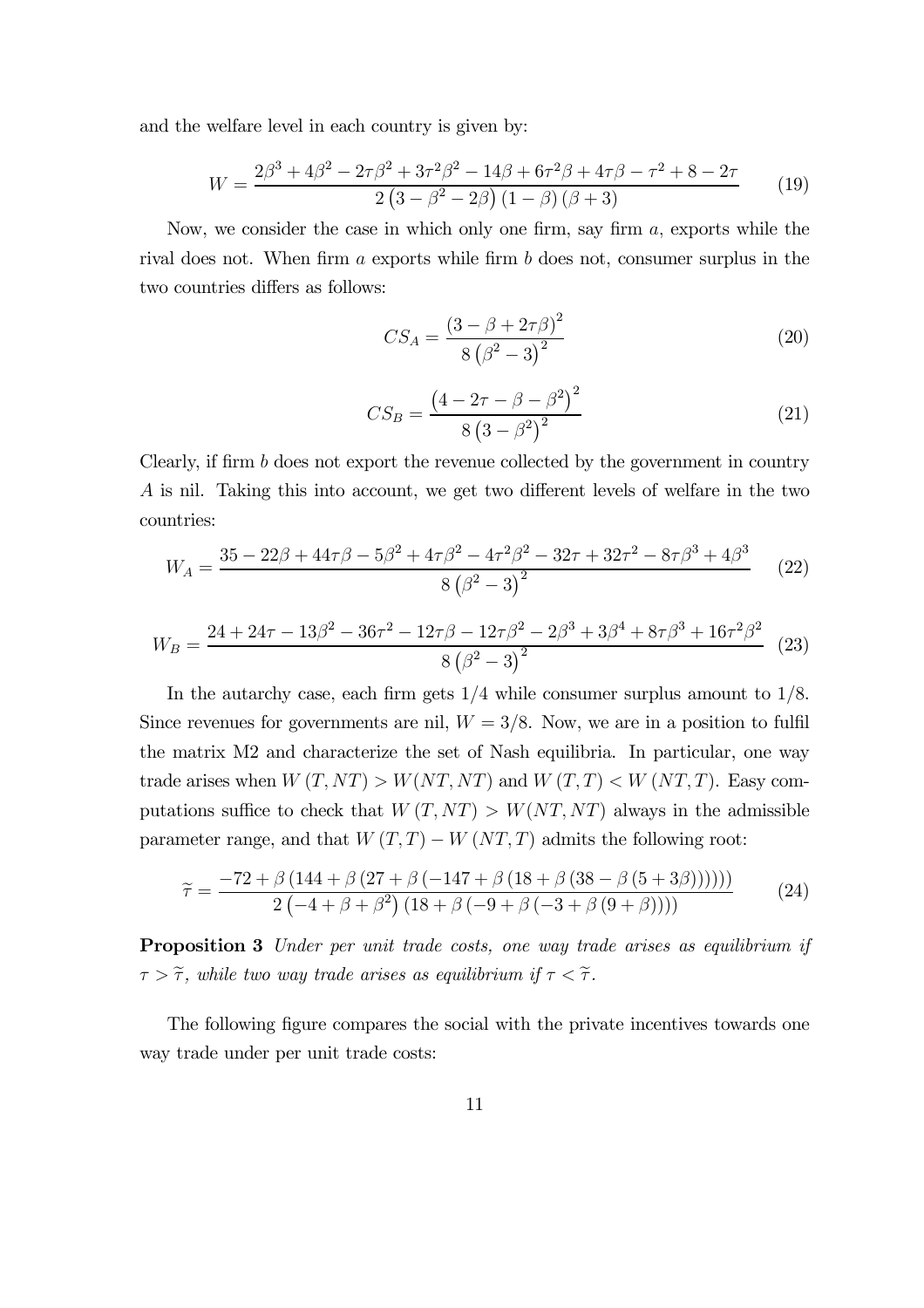

In region IV one way trade is the equilibrium of both the firms' and the planners' trade game. In this region there is no conflict between private and social incentives towards one way trade. In region I, firms choose one way while planners would prefer them to engage in a two way trade; in region II is the opposite, firms choose two way trade but planners would like them to play a chicken game. These two areas clearly depicts two situations of conflict between private and social incentives towards one way trade. Finally, area III corresponds to a case in which two way trade is the equilibrium of both the planners' and the firms' trade game.

#### 5.2 Ad Valorem trade costs

Each government levies an ad valorem tax on each unit of import. Then,  $R_A = tp_Aq_b^*$ and  $R_B = tp_Bq_a^*$ . Consider first the case in which both firms are engaged in a two way trade. In this situation, consumer surplus in each country writes:

$$
CS = \frac{(2t - t\beta - 2 + 2\beta)^2}{2\left(t\beta - 3t - \beta^2 - 2\beta + 3\right)^2}
$$
\n(25)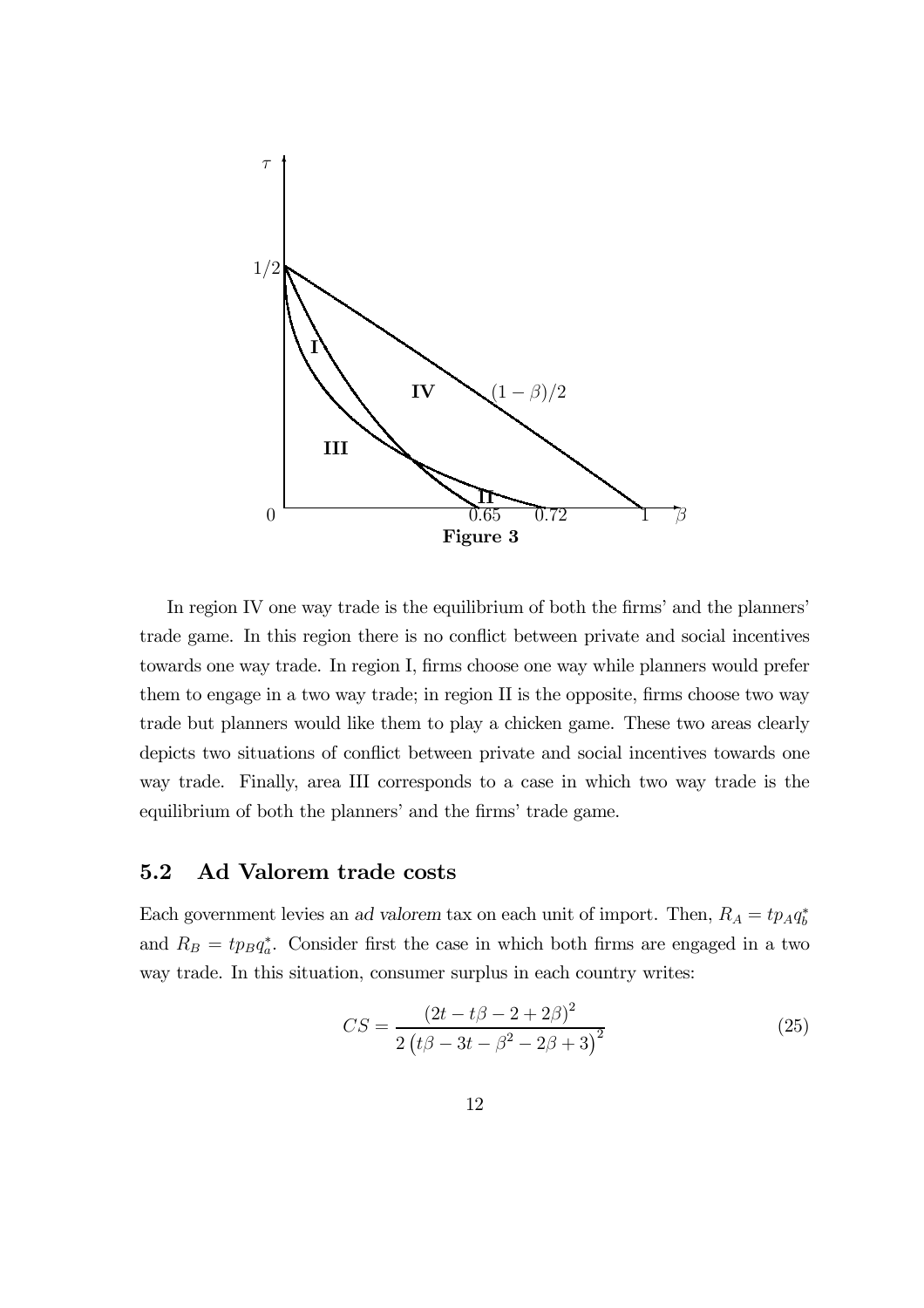and the corresponding welfare level obtains:

$$
W = \frac{8 - 16t - 14\beta + 22t\beta + 4\beta^2 + 2\beta^3 + 8t^2 - 8t^2\beta + 3t^2\beta^2 - 6t\beta^2}{2\left(t\beta - 3t - 2\beta - \beta^2 + 3\right)^2} \tag{26}
$$

Then, let us consider the scenario in which firm a exports while firm b does not. As to the consumer surplus, we get:

$$
CS_A = \frac{(1-t)^2 (\beta - 3)^2}{8 (-3 + 3t + \beta^2)^2}
$$
\n(27)

$$
CS_B = \frac{(4t - 4 + \beta + \beta^2)^2}{8(-3 + 3t + \beta^2)^2}
$$
 (28)

The equilibrium level of profits of the marketing game in the asymmetric case for the exporting and the not exporting firm write respectively:

$$
\pi(T, NT) = \frac{(1-t)(13+4t^2+t(-17+\beta(8+\beta))+\beta(-8+\beta(-3+2\beta)))}{4(-3+3t+\beta^2)^2}
$$
(29)

$$
\pi (NT, T) = \frac{(2t + (\beta - 2) (1 + \beta))^2}{4 (-3 + 3t + \beta^2)^2}
$$
\n(30)

By using the definition of welfare, we obtain the following expressions:

$$
W_A = \frac{(1-t)\left(-5\beta^2 - 22\beta + 35 + t\beta^2 + 22t\beta - 43t + 8t^2 + 4\beta^3\right)}{8\left(-3 + 3t + \beta^2\right)^2}
$$
(31)

$$
W_B = \frac{24 - 40t - 4t\beta - 13\beta^2 - 2\beta^3 + 8t^2 + 4t^2\beta + 4t^2\beta^2 + 8t\beta^2 + 4t\beta^3 + 8t^3 + 3\beta^4}{8\left(-3 + 3t + \beta^2\right)^2}
$$
\n(32)

Proceeding as before in studying M2, we can state the following:

Proposition 4 Under ad valorem trade costs, the trade game played by governments is never a chicken game, i.e. one way trade never arises.

The following figure illustrates the above proposition: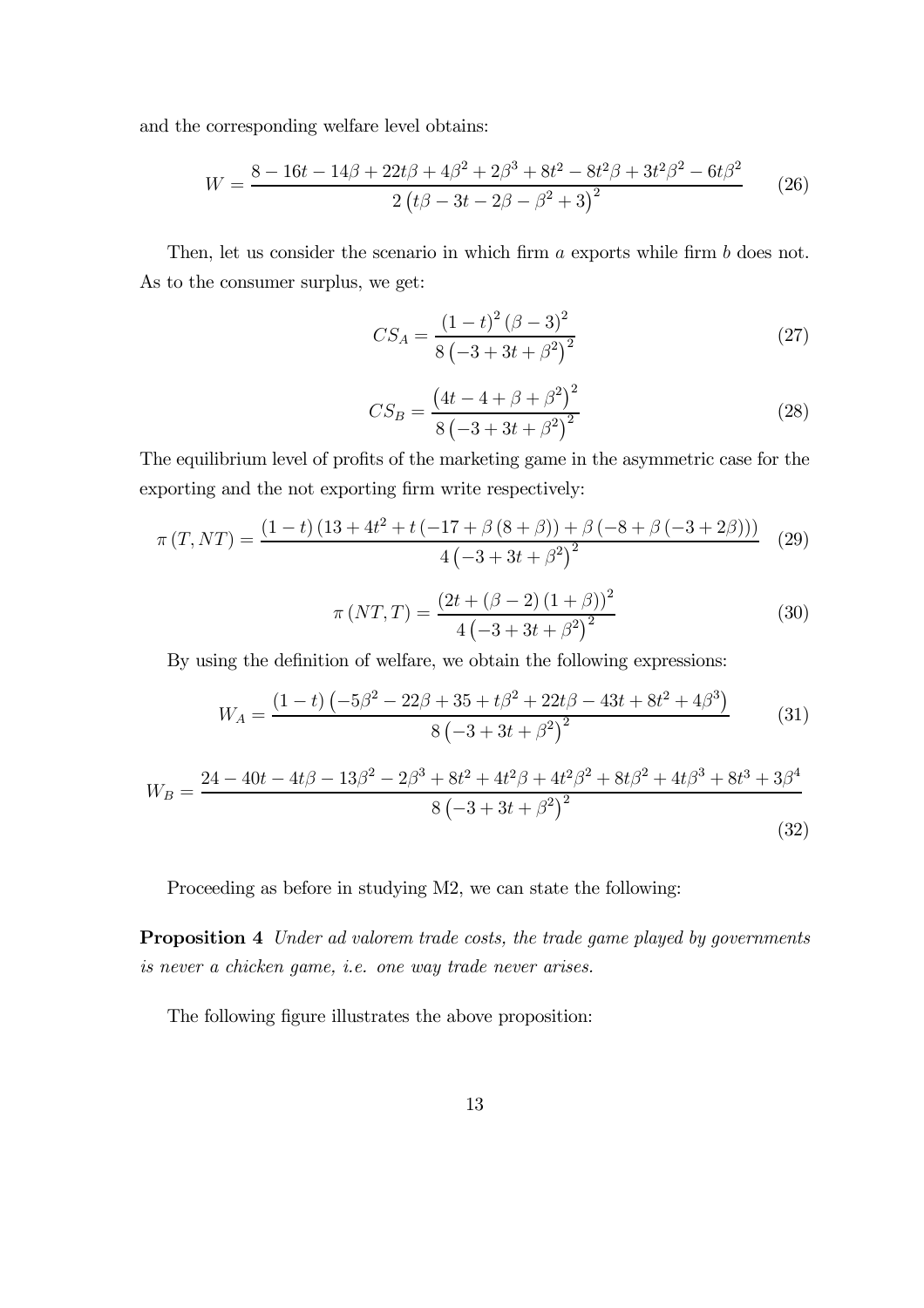

We would have had a chicken game if  $W(T,NT) > W (NT, NT)$  and  $W (T,T) <$  $W (NT, T)$ . The case in which  $W (T, NT) > W (NT, NT)$  corresponds to area I, while the case in which  $W(T,T) < W(NT,T)$  corresponds to area II. Clearly, one way trade requires area I and II to overlap, but, in the admissible parameter range, this never happens.

### 6 Conclusions

In this paper we have shown that unilateral trade in a given industry can arise as a result of the strategic interaction between firms facing the decision to export or not to export into each other market. The traditional explanation of one way trade is in terms of inter-industry trade. Our paper tries to identify a unilateral trade by looking at one industry in isolation, i.e., within the framework usually adopted to study intra-industry trade. To the best of our knowledge, in the literature, intraindustry trade, either in homogeneous or differentiated products, is a two way trade. In a Brander and Krugman (1983) type of model, when international trade is allowed,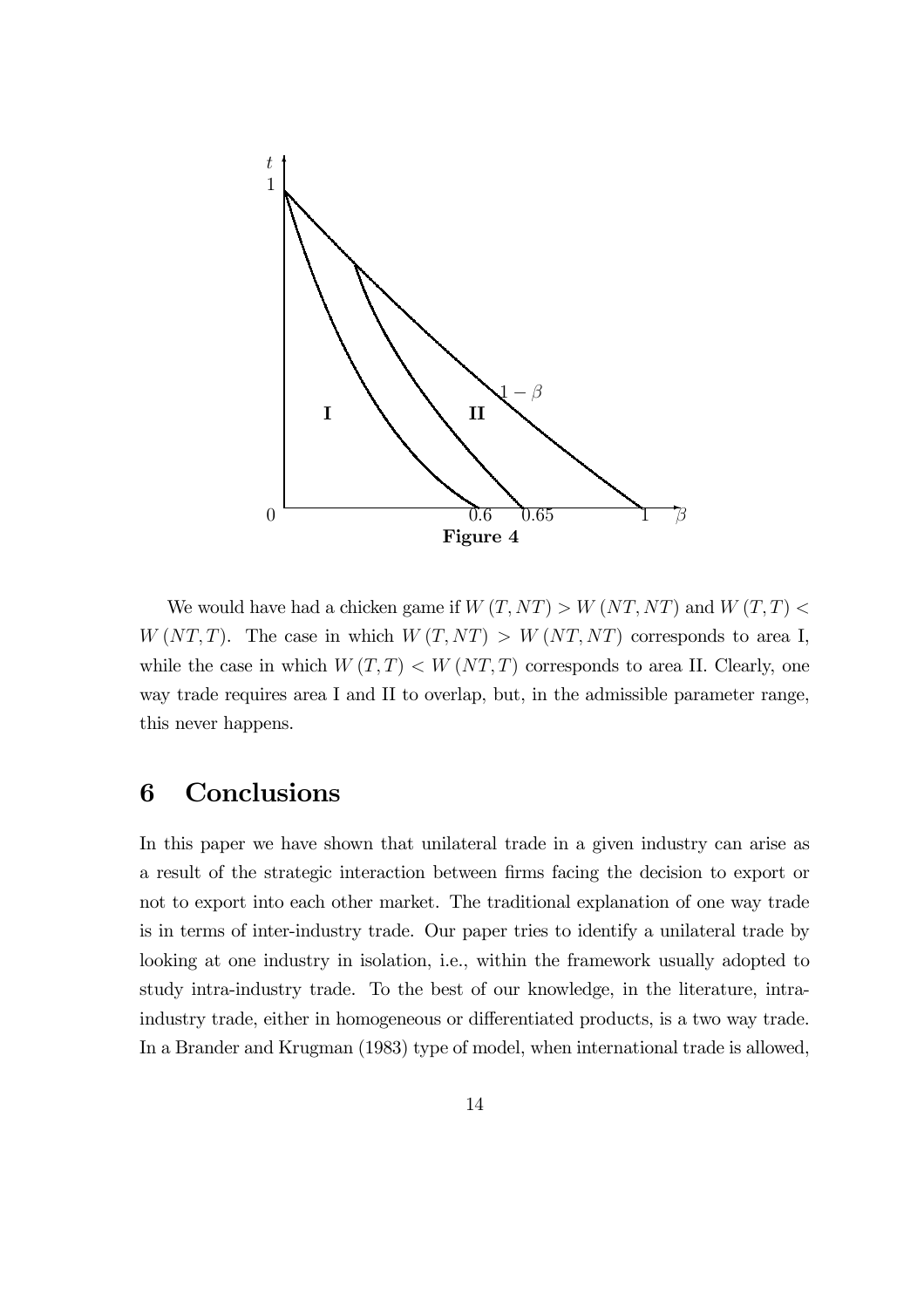each firm serves both the domestic and the foreign market. Yet, in the real world, there are plenty of firms serving only their own domestic markets, even if, in line of principle, they might start exporting. By dealing with both per unit and ad valorem trade costs, we have shown that unilateral trade can result as an equilibrium of the trade game which has the characteristics of a chicken game: an asymmetric equilibrium can arise in a perfectly symmetric environment. Furthermore, under per unit trade costs, unilateral trade is also the outcome of the strategic interaction between two hypothetical national governments seeking to maximize domestic welfare, in a significant parameter range.

All the results obtained in this paper crucially depend on the assumption on the existence of scope effects. When scope effects are negligible, two way trade always results from the strategic interaction between firms, so one can avoid to model firms' choice upon exports.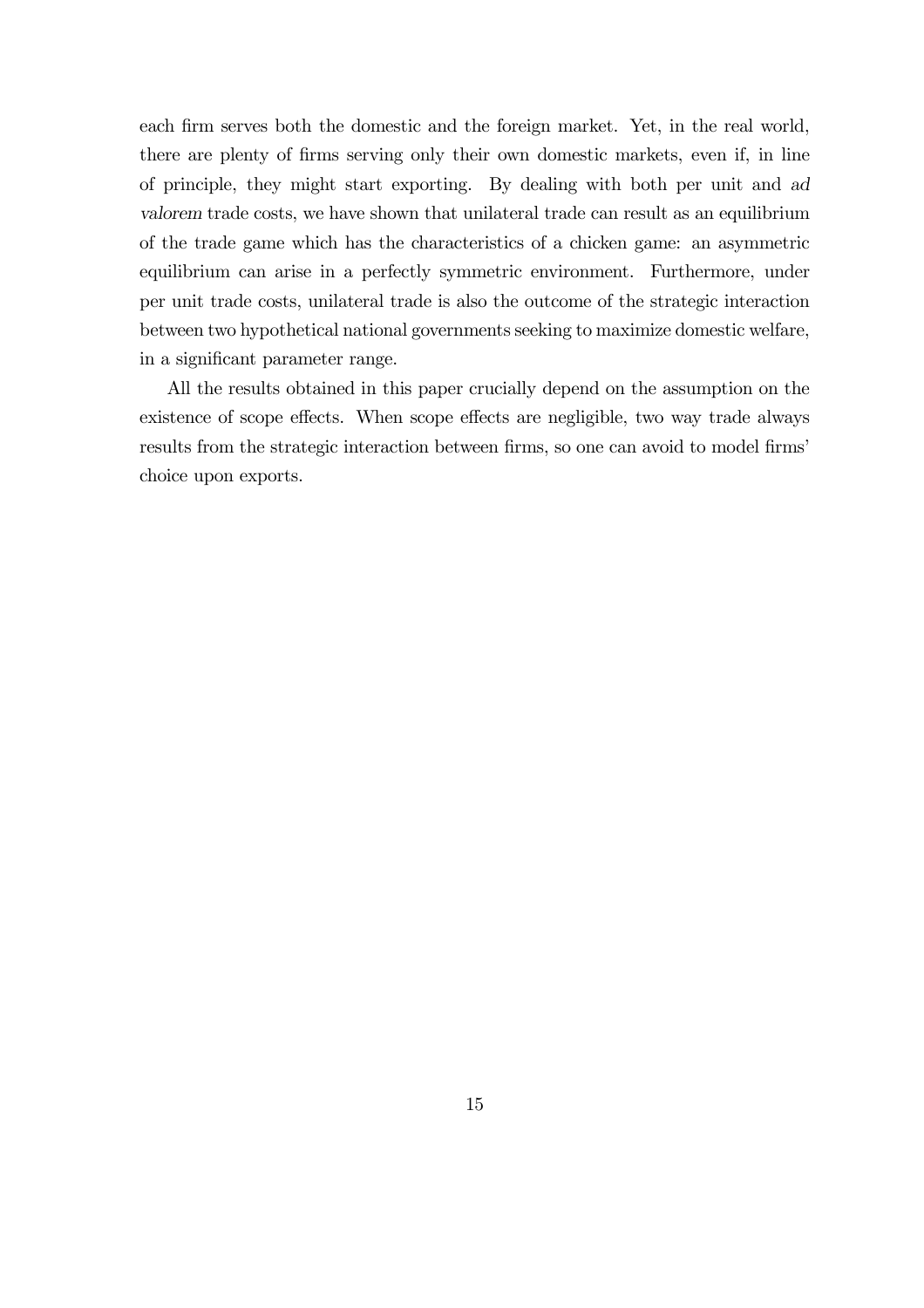### References

- [1] Baumol, W.J., J.C. Panzar and R.D Willig (1982), Contestable Markets and the Theory of Industry Structure, New York, Harcourt Brace Jovanovich.
- [2] Bernheim, B.D. and M.D. Whinston (1990), Multimarket Contact and Collusive Behavior, Rand Journal of Economics, 21, 1-26.
- [3] Brander, J. (1981), Intra-Industry Trade in Identical Commodities, Journal of International Economics, 11, 1-14.
- [4] Brander, J. and P. Krugman (1983), A Reciprocal Dumping Model in International Trade, Journal of International Economics, 15, 313-21.
- [5] Bulow, J., J.D. Geanakoplos and P.D. Klemperer (1985), Multimarket Oligopoly: Strategic Substitutes and Complements, Journal of Political Economy, 93, 488- 511.
- [6] Dixon, H.D. (1992), Inefficient Diversification in Multimarket Oligopoly with Diseconomies of Scope, Discussion Paper No. 732, Centre for Economic Policy Research, London W1X 1LB.
- [7] Fung, K.C. (1991), Collusive Intra-Industry Trade, Canadian Journal of Economics, 24, 391-404.
- [8] Fung, K.C. (1992), Economic Integration as Competitive Discipline, International Economic Review, 33, 837-47.
- [9] Gal-Or, E. (1993), Strategic Cost Allocation, Journal of Industrial Economics, 41, 387-402.
- [10] Mujundar, S. (2004), Revenue Implications of Trade liberalization under Imperfect Competition, Economics Letters, 82, 83-9.
- [11] Pinto, B. (1986), Repeated Games and the Reciprocal Dumping Model of Trade, Journal of International Economics, 20, 357-66.
- [12] Porter, M.E. (1985), Competitive Advantage. Creating and Sustaining Superior Performance, NewYork, Free Press.